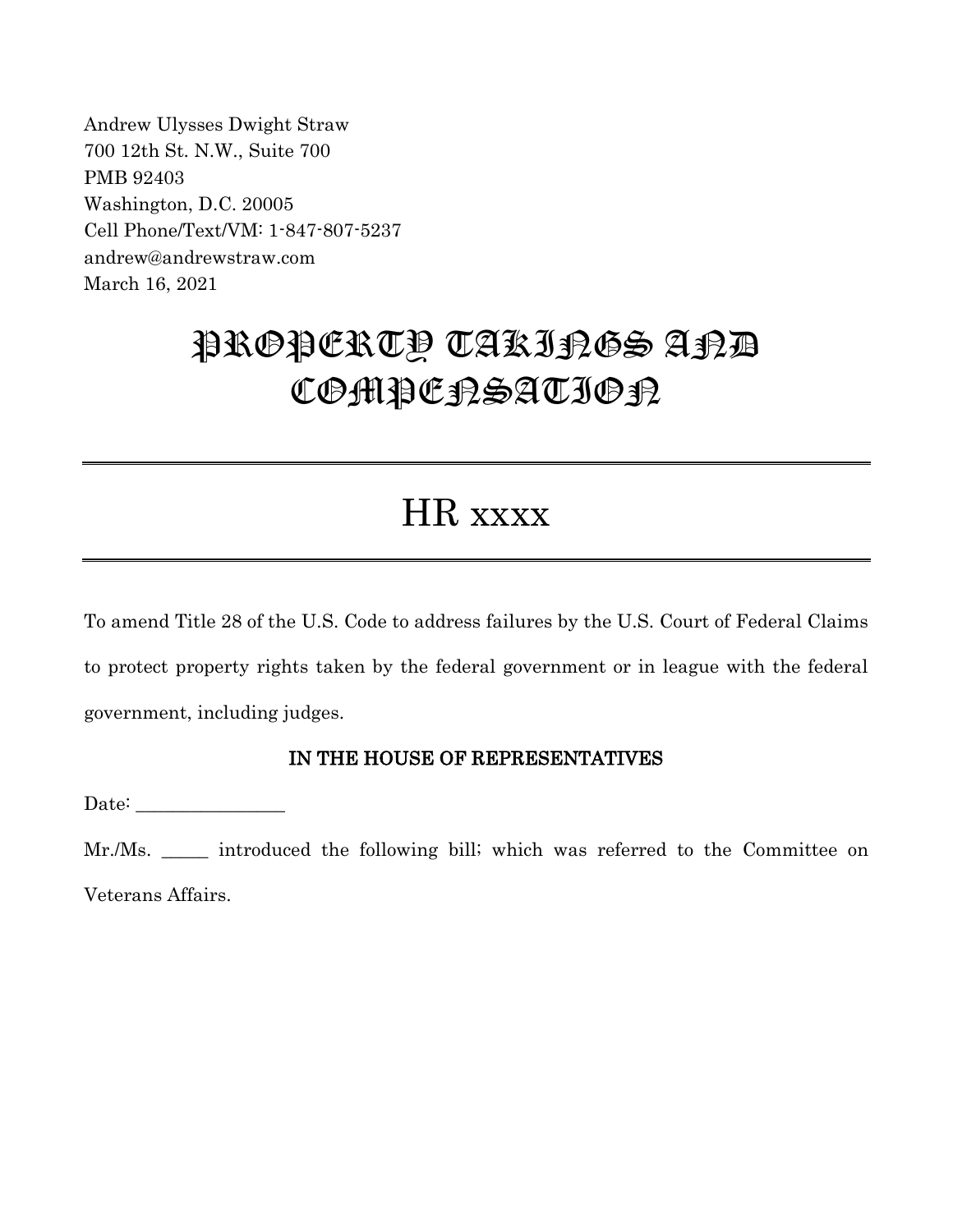#### A BILL

To amend the U.S. Code at Title 28 to ensure that private property is so defined and protected from being taken by any government entity of the United States or any state.

Be it enacted by the Senate and House of Representatives of the United States of America

in Congress assembled,

#### SECTION 1. SHORT TITLE.

This Act may be cited as the "Private Property Compensation Act of 2021." Also known as the PPC Act of 2021.

#### SEC. 2 Findings of fact and purpose.

- (a) The U.S. Court of Federal Claims (CFC) has jurisdiction to compensate for property takings under the 5th Amendment and the Tucker Act.
- (b) The U.S. Court of Federal Claims (CFC) has used a variety of theories to deny compensation to those whose property was taken either by the federal government (any branch) or in league with a state government.
- (c) The U.S. Court of Federal Claims has stated that a person whose property was taken needs to accept the legitimacy of the taking before it can be compensated. This is wrong and violates the First Amendment. When a person is deprived of their property, they are often angry and come to the Court with anger on their lips and they raise any theory possible to get their property back. Just because a person whose property was taken objects in many ways, quite predictably, does not mean the person is ineligible for compensation. The determination of legitimateness is a judicial finding of law that is not up to the complainant to determine. No matter what the person deprived of property says, if the taking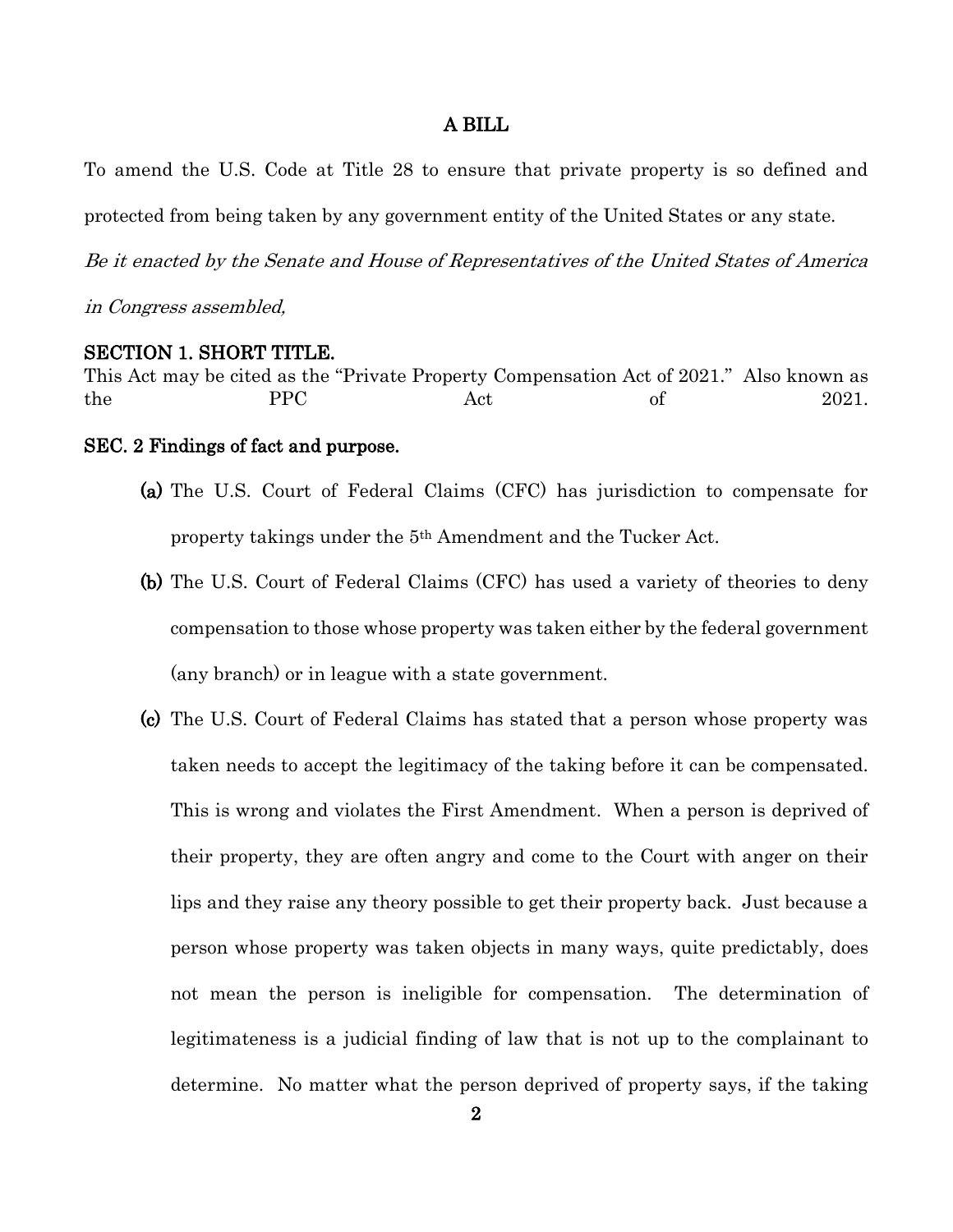was legitimate, absolutely nothing the person deprived says can change that legal fact, which is in fact in their favor.

- (d) In other words, a person cannot shoot themselves in the foot and lose compensation rights simply by criticizing the act of taking the property. Since the private litigant cannot make the judicial determination, anything they might say is irrelevant and the Court cannot rely on those words to deny property compensation when taken for public purposes.
- (e) A law license is private property created by the government, state or federal, and when it is taken, the loss must be compensated. The exception to this rule is when a law license holder commits a crime and is duly convicted of that crime, in which case the taking is a punishment for the crime. Absent a crime and conviction, no law license may be taken without compensation because taking a law license is always considered to be done in the public interest. Even if the attorney engaged in unethical conduct, taking that lawyer's license must be compensated once the punishment reaches suspension (without crime) such that the ability to practice law and earn income that way is taken.
- (f) A lawsuit or appeal, also known as a chose-in-action, is private property. Such property can be taken (or extinguished) by a court for public (or court) purposes and using tools created by the legislature. Using a statute or administrative rule to achieve this is a taking done for public purposes and it must be compensated.
- (g) Prior to 1925 and the Judges Act (43 Stat. 936), nearly every appeal to the U.S. Supreme Court was heard and decided. There is a constellation of federal statutes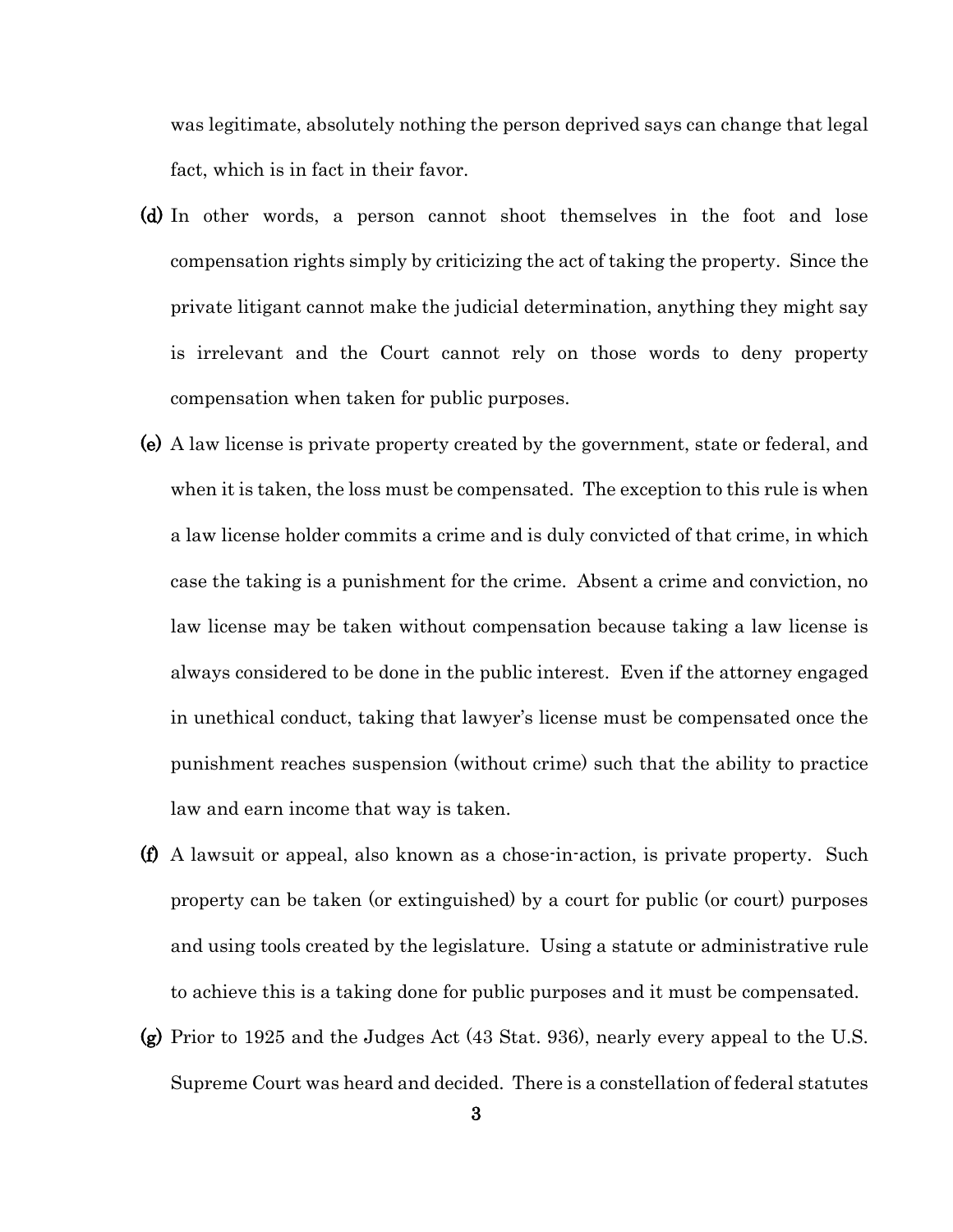starting in 1891 that limited this right to U.S. Supreme Court appeals to only those with prior approval by at least 4 justices. This is known as the certiorari system. Removing the right to be heard and have an appeal decided is an act of property takings and the U.S. Supreme Court engages in these takings by using the statutes provided by Congress.

- (h) Any taking of a lawsuit right by simply closing the Court in the above fashion is an act of public interest takings of private property and it should thus be compensated by the U.S. Court of Federal Claims. Thus, the Court of Federal Claims needs to assess the value of the damage done by removing the property right in each case. In no case shall the damages be less than \$10,000 per denial of certiorari and the actual amount shall be determined above \$10,000.
- (i) Court and legislative takings have been contemplated by the U.S. Supreme Court since 1897 in *Chicago, B. & Q. R. Co. v. Chicago*, <u>166 U.S. 226</u>, 236 (1897):

The legislature may prescribe a form of procedure to be observed in the taking of private property for public use, but it is not due process of law if provision be not made for **compensation**. Notice to the owner to appear in some judicial tribunal and show cause why his property shall not be taken for public use without compensation would be a mockery of justice. Due process of law, as applied to judicial proceedings instituted for the taking of private property for public use means, therefore, such process as recognizes the right of the owner to be compensated if his property be wrested from him and transferred to the public. The mere form of the proceeding instituted against the owner, even if he be admitted to defend, cannot convert the process used into due process of law, if the necessary result be to deprive him of his property without compensation.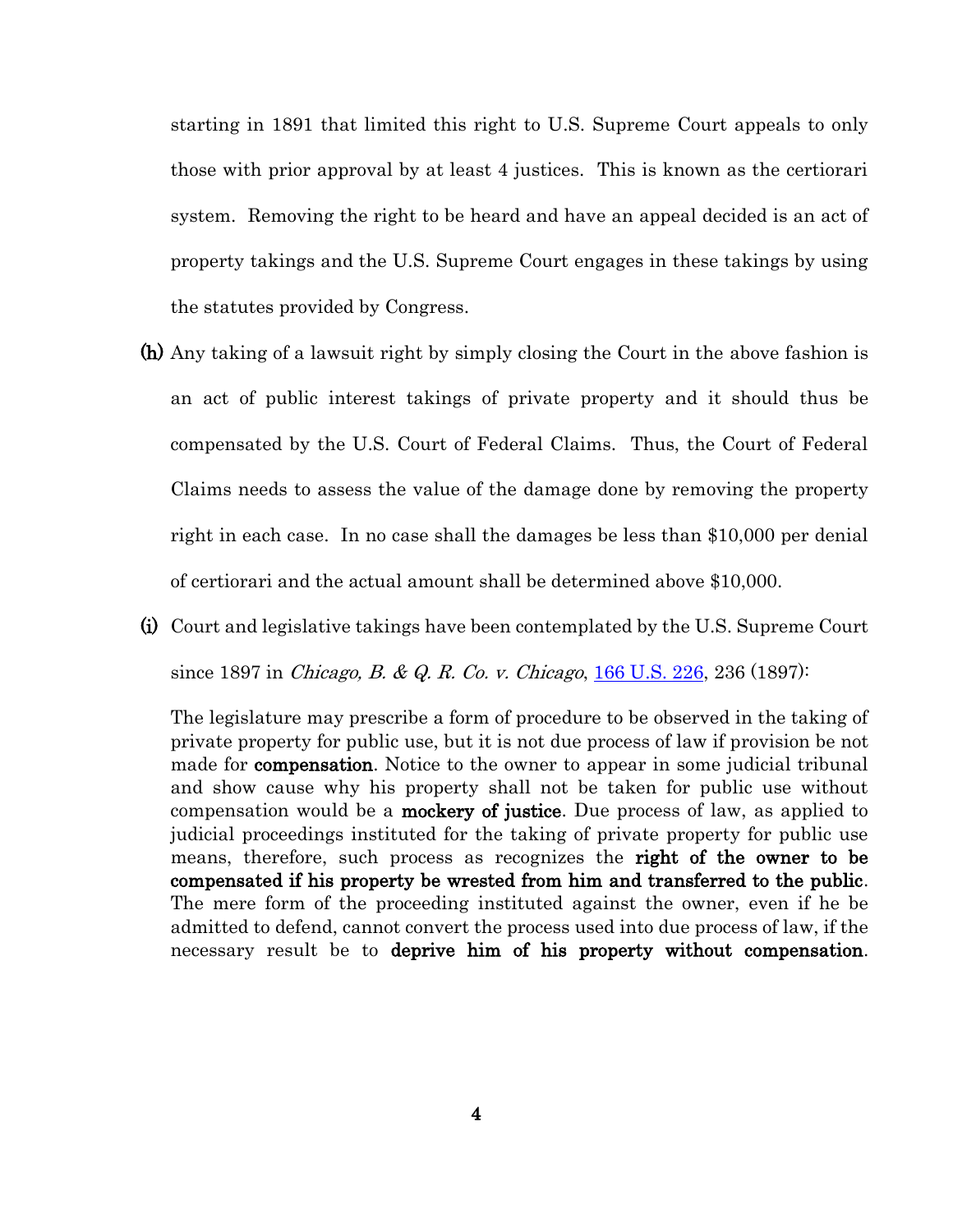#### SEC. Changes to 28 U.S.C. § 1491(a)

(a)(3) shall be added to this section and shall state as follows: "Law licenses both state and federal are property protected by the 5th Amendment and the Tucker Act. Unless a law license was taken to punish criminal acts, any suspension or disbarment shall be compensated by the U.S. Court of Federal Claims. Payment shall amount to \$50,000 per year of suspension per license. Any suspension over 3 years shall be considered a disbarment. A disbarment shall be compensated in the amount of \$1,000,000 per license. If a state law license is suspended for 5 years without any criminal conviction involved, for instance, the Court of Federal Claims shall pay \$150,000 for the first 3 years of suspension and \$1,000,000 for the constructive disbarment after 3 years and one day of suspension. If 3 such licenses are to be compensated, the amount due on day 1 after 3 years would be \$3,450,000. Reciprocal suspension shall be considered the same as an original suspension and compensated the same. Consequential damages shall also be paid, such as when others repeat that the suspension happened. Such consequential torts are explicitly covered by this section and the Tucker Act and not FTCA because these torts are integrally connected to the suspension or disbarment takings."

(a)(4) shall be added to this section and shall state as follows: "Hostile or angry language in the complaint or other proceedings is irrelevant to the legitimacy of any takings of private property or whether there was a public purpose. The Court of Federal Claims shall assume that any taking of property was for a public purpose and legitimate unless the United States shows otherwise by clear and convincing evidence that the taking was illegitimate. Only a Court can decide if a taking was legitimate and a party who lost property cannot be punished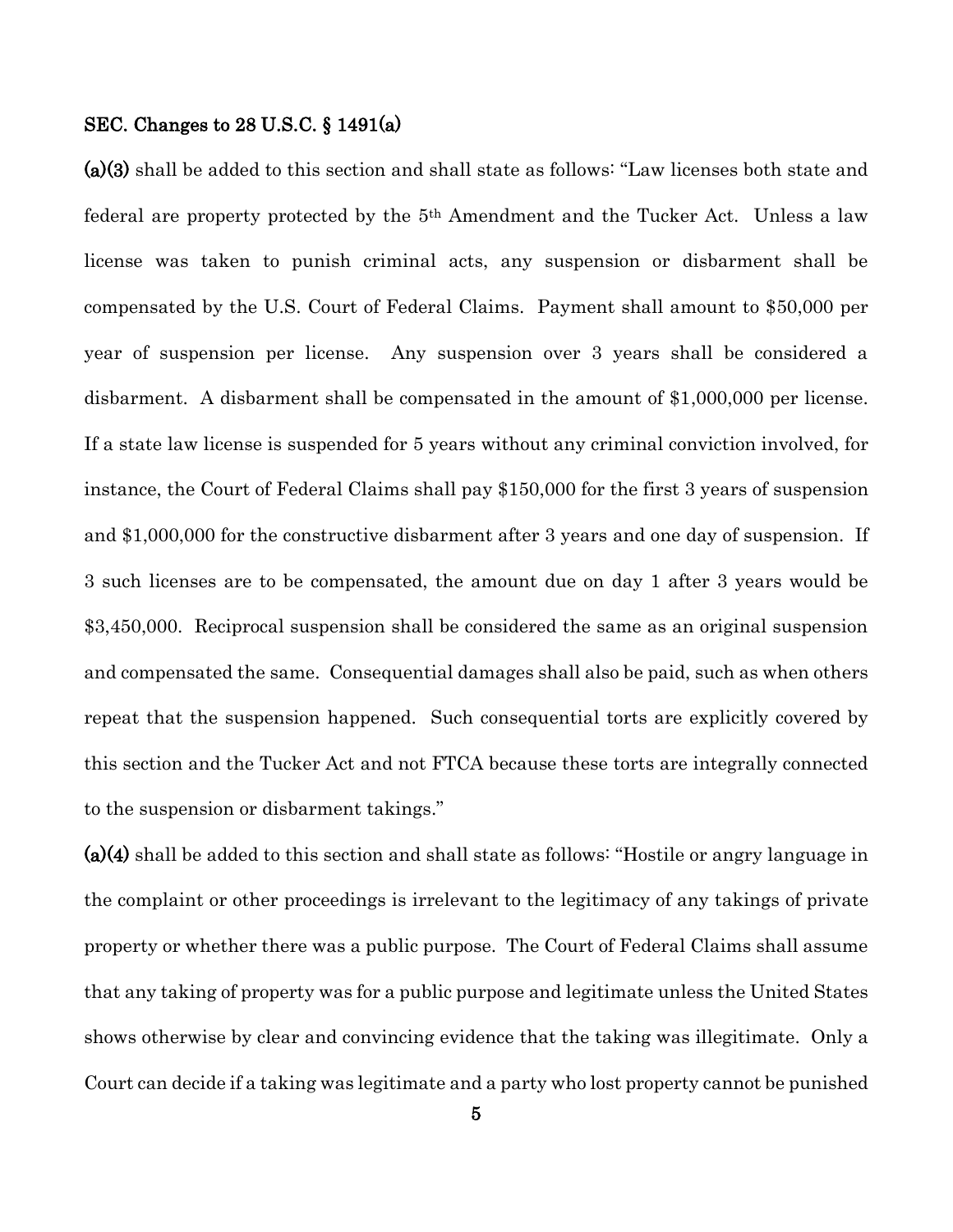or refused compensation for saying the taking was done wrongly or criticized it in any other way. Saying there were due process or equal protection problems or other issues with the taking has no relevance to the determination of public purpose or legitimacy and such comments by the party deprived of property shall be disregarded as a First Amendment privilege."

(a)(5) shall be added to this section and shall state: "A lawsuit or appeal is known as a chosein-action and there is a property right, compensable under the 5th Amendment, in the right to use the courts and obtain relief. If a court closes itself to a person or bans a person from using any of its services, including e-filing, this is a compensable taking under the 5th Amendment and the Tucker Act. Minimum damages for such takings is always at least \$10,000, so jurisdiction is always in the U.S. Court of Federal Claims and other actions by other courts in other cases are reviewable to the extent takings by the other court is the issue and the other court cannot possibly have jurisdiction over the taking."

(a)(6) shall be added to this section and shall state: "No judge of the Court of Federal Claims shall ever ban any person from making filings absent a criminal conviction at the felony level by another court. No judge of the Court of Federal Claims is empowered to call any pro se litigant's filings frivolous, even if the claims are not valid."

(a)(7) shall be added to this section and shall state: "No claim for takings compensation in the Court of Federal Claims shall be dismissed because review of another court's decision and proceedings is necessary to determine a taking claim under the Tucker Act. If it is clear that a taking by another court is the issue and that other court has no jurisdiction under this section to decide the takings matter, the Court of Federal Claims shall review those